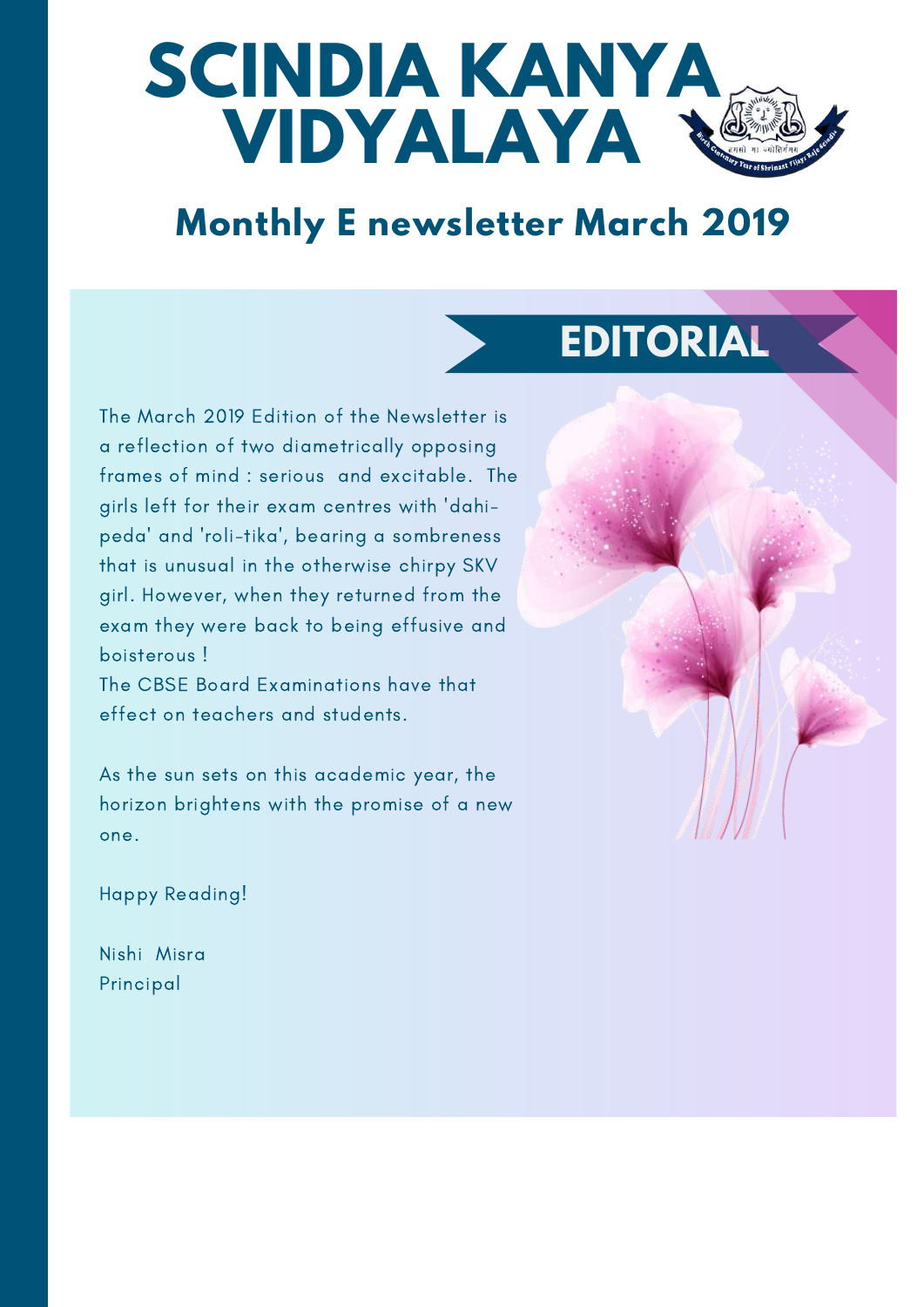

## **MAHA SHIVRATRI**

We celebrated Maha Shivratri on the 4th of March, 2019 in our school. The altor was beautifully decorated in the MJS hall with banana leaves on either side of it. The pooja commenced with Vice Principal ,Mrs. Naina Dhillon doing the aarti and offering prayers along with the students and teachers. The atmosphere of the hall was solemn and reverential with the recitation of bhajans and mantras

Prasad was offered to the devotees, who departed with prayerful hearts.

#### **OTHER NEWS AND DEVELOPMENTS:**

Annual Examinations for classes 6 to 8

#### **BIRTH ANNIVERSARY OF LATE H H MAHARAJA MADHAVRAO SCINDIA**

10th March 2019, was the birth anniversary of His Highness Late Maharaja Madhav Rao Scindia.

As a mark of respect, the Student Council 2018-19 and 2019-20, along with the Principal,Vice Principal and CSW lit a commemorative lamp and offered a floral tribute at his portrait. A two minute silence was observed in remembrance of this dynamic patron of our school.

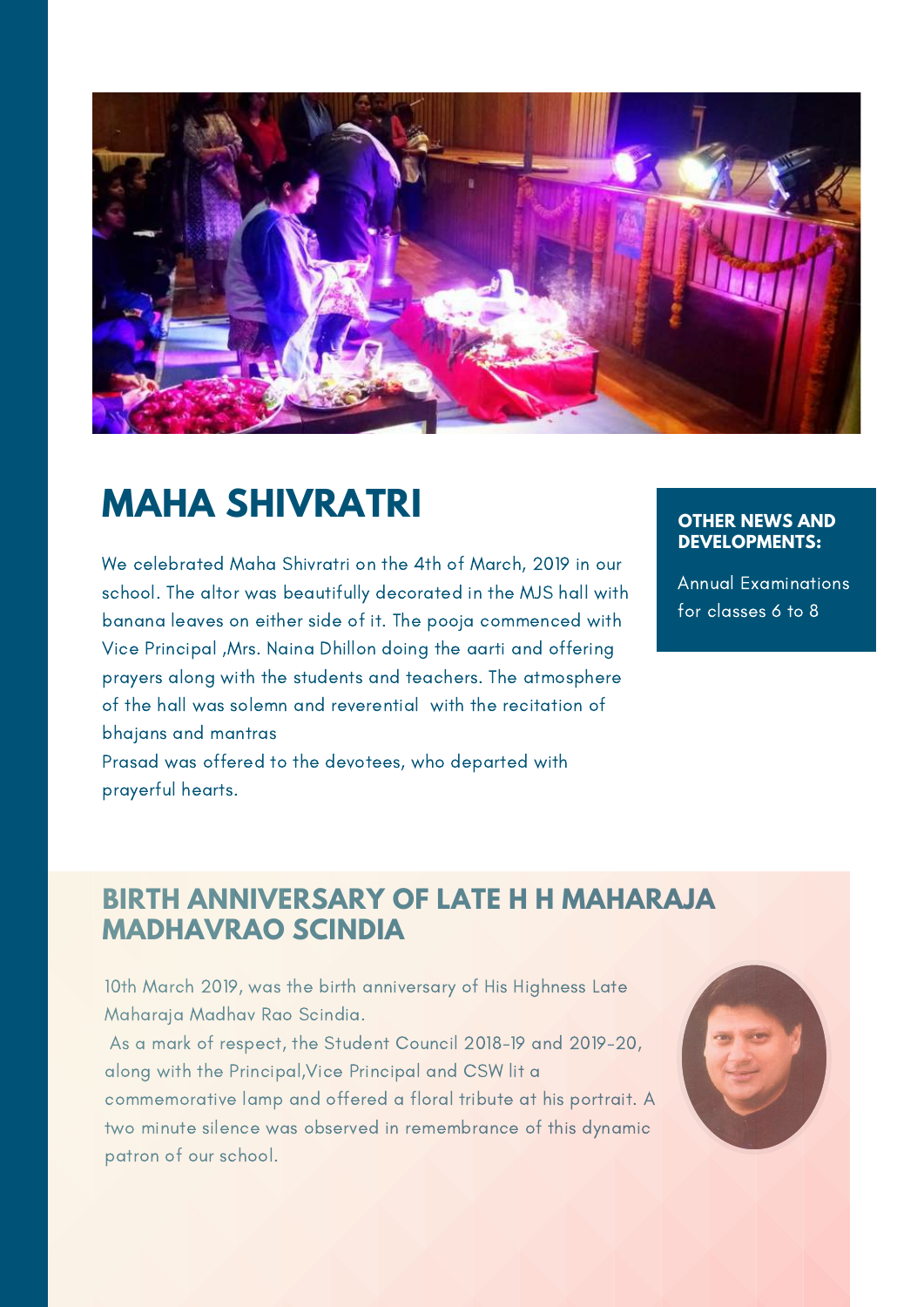#### **WOMEN - EMPOWERING THEMSELVES**

On the ocassion of Women's Day, history students of class 12 (Batch 2019-20) along with Mrs. Ancy Joseph, attended a talk held at HH Maharaja Jiwajirao Museum. The first speaker was a curator, Prof. Ambika Patel from Maharaja Sayajirao University Of Baroda. She commented, "If women understood their conditions, learnt their rights and the traditional skills that were denied to them, empowerment would follow." She talked about various landmarks in the history of museums like Kala Raksha, Kala Kshetra, SEWA and BHASHA Museum, which have empowered women in some way or the other.



The next speaker was Mrs. Nishi Misra, Principal, SKV. She talked about the journey of Sankalp, established in 2013, the project aims at uplifting women's dignity by manufacturing sanitary napkins at minimum cost, thereby providing them with a means of livelihood. On being asked how important this project is to her, she replied," As the charkha was to Gandhi Ji, Sankalp is to me."

The last speaker was Mrs. Veena Singh, Principal, AMI Shishu Mandir. She talked about gender sensitization and that, 'only women can empower themselves.'

After the talk, the girls visited the palace museum enriching their knowledge about the history of the Scindia dynasty.

**Students and staff celebrated festival of colour Holi on the 21st of March, 2019 in SKV.**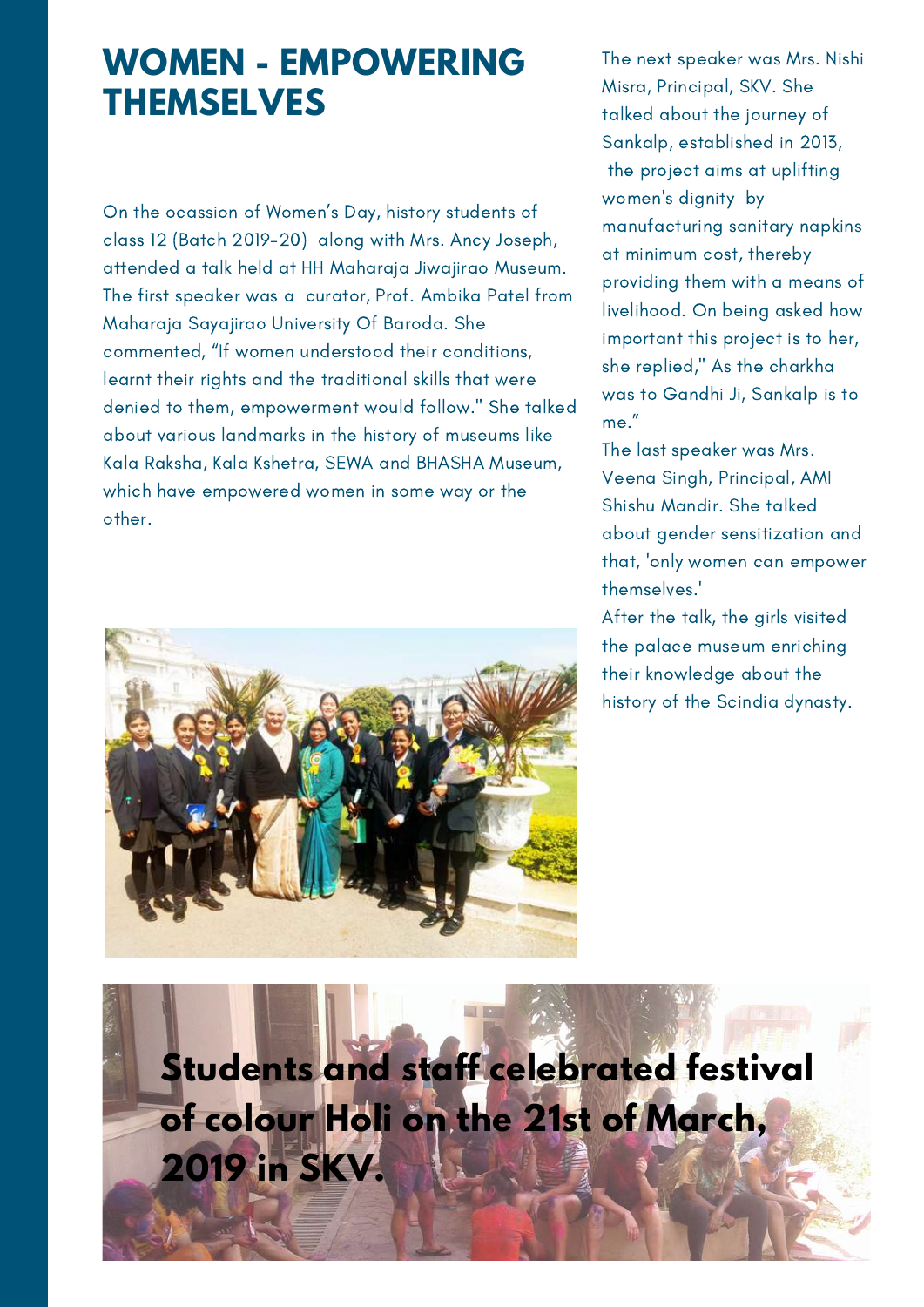#### **ORGANIC GROWTH IN AN ORGANISATION**

On 28th March, Dr. Sumer Singh gave us the privilege of a lecture on the topic of "Organic Growth" in an organization. The talk, which was both informative and anecdotal, covered the various aspects involved in effectively organizing and running an educational institution to create great leaders of tomorrow. He addressed an eclectic range of ideas, focusing on ways to educate children to acquire values and skills and become global citizens of the future.



## **INTERACTIVE SESSION OF AFS**



## **CHILD LANGUAGE DEVELOPMENT**

On 14th March 2019, Ms. Divya Arora, National Director of AFS Delhi visited Scindia Kanya Vidyalaya, Gwalior campus. She had a two hour interactive session with two groups of students: the Round Square Committee and the Service & Sustainability group. She shared valuable information about AFS programmes of different countries and their application procedures. In the last one year 4 students of SKV have availed the opportunity of study abroad programs through AFS.

On 27th March 2019, Mr. Sheersh Chaudhary, Prof (Retd.), DHSS, IIT Madras and Distinguished Prof., GLA University Mathura visited Scindia Kanya Vidyalaya, Gwalior campus.

He had an hour's interaction with Class IX, X and XII on the topic of Child Language Development. He spoke about



the structure and sequence of speech sounds, called phonology, as well as morphology, which is the use of grammatical markers indicating tense, active or passive voice etc., He also introduced us to pragmatics which involves the rules for appropriate and effective communication.